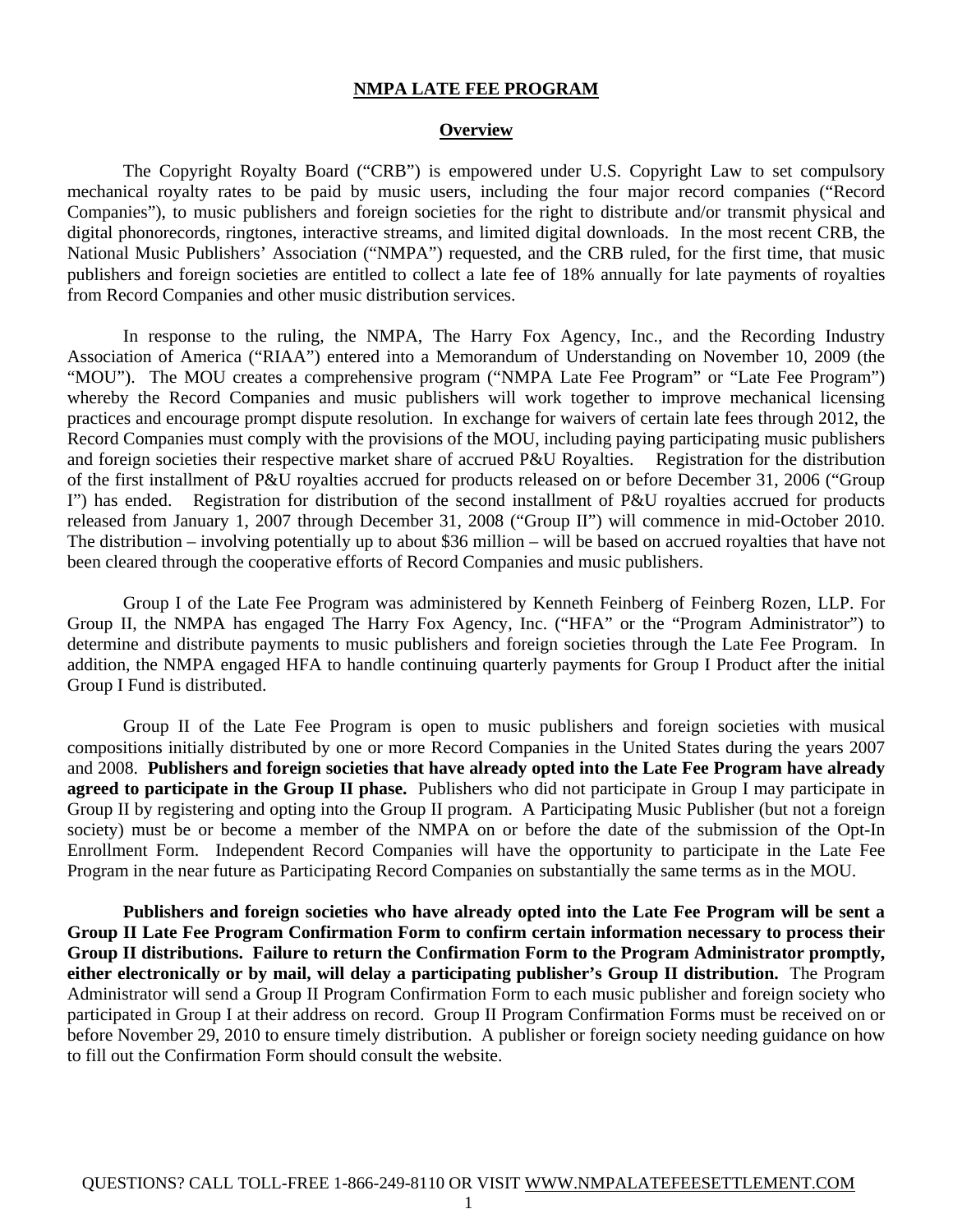# **For publishers and foreign societies who did not participate in Group I of the Late Fee Program, there are three steps in participating in the Group II phase of the Late Fee Program:**

**First Step:** A music publisher or foreign society must submit a registration form to the Program Administrator either electronically or by mail. Copies of the Group II Late Fee Program Registration Form can be downloaded from the website at www.NMPAlatefeesettlement.com or the publisher may file electronically. The Program Administrator will also send a Group II Program Registration Form to each music publisher and foreign society identified on Record Company or HFA payee lists who did not participate in Group I of the Late Fee Program, for which HFA or the Record Companies have accurate mailing information in their royalty systems. Group II Program Registration Forms must be received on or before November 29, 2010. A publisher needing guidance on how to fill out the Registration Form should consult the website.

**IMPORTANT POINT** - **Registering does not commit a publisher who did not opt into the Group I of the Late Fee Program to participate in Group II of the Late Fee Program. Registration will simply provide the Program Administrator with key information to allow the Program Administrator to determine each publisher's estimated share of the Group II distribution. A registered publisher will not become a party to the Late Fee Program until the registered publisher "opts in" to the Late Fee Program, as described below in the "Third Step."** 

**Second Step:** After the initial registration period is over, the Program Administrator will calculate the estimated "market-share" distribution for each newly registered publisher and foreign society, and will send each newly registered publisher and foreign society: (1) an estimate of the amount the publisher can expect to receive from the initial distribution of the P&U Royalties that will be distributed by the Program Administrator; and (2) an opt-in form ("Opt-In Enrollment Form"). The Group II Opt-In Enrollment period will last for approximately 45 days from the date of the initial mailing of the Opt-In Enrollment Forms. The deadline date will be indicated in the Opt-In Enrollment Form and will also be posted on the website.

**Third Step:** If a registered publisher who did not opt into the Group I of the Late Fee Program decides to participate in the Late Fee Program, the registered publisher must submit the Group II Opt-In Enrollment Form and it must be received by the Program Administration before the deadline set by the Program Administrator. The deadline will be clearly identified on the Opt-in Enrollment Form, and will also be available through the Late Fee Program website. It is anticipated the Opt-In Enrollment Form deadline will be during the first quarter of 2011. When a publisher opts in by sending the Opt-In Enrollment Form to the Program Administrator, the publisher then becomes a Participating Publisher ("Participating Publishers") under the MOU, and will be eligible to receive its share of the distributed royalties.

 A fuller description of the key provisions of the MOU follows. The NMPA strongly encourages all interested music publishers and foreign societies to register as soon as possible and to carefully review (i) the MOU, which is available at www.NMPAlatefeesettlement.com; and (ii) the more detailed materials they will then receive concerning the NMPA Late Fee Program.

 Each publisher should seek independent legal counsel regarding all matters relating to the Late Fee Program. The NMPA, the Program Administrator, HFA, or any vendor, agent or attorney representing the same, will not act as legal counsel to any publisher, and should not be relied on for legal advice. Each publisher seeking legal advice should obtain its own legal counsel.

# **Summary of Key Provisions of the Late Fee MOU**

**Term:** The MOU terminates on December 31, 2012. However, certain provisions, including those relating to payments of P&U Royalties by Participating Record Companies for sale of Group I Product and Group II Product after that date, as described below, will remain in effect past the termination date.

### QUESTIONS? CALL TOLL-FREE 1-866-249-8110 OR VISIT WWW.NMPALATEFEESETTLEMENT.COM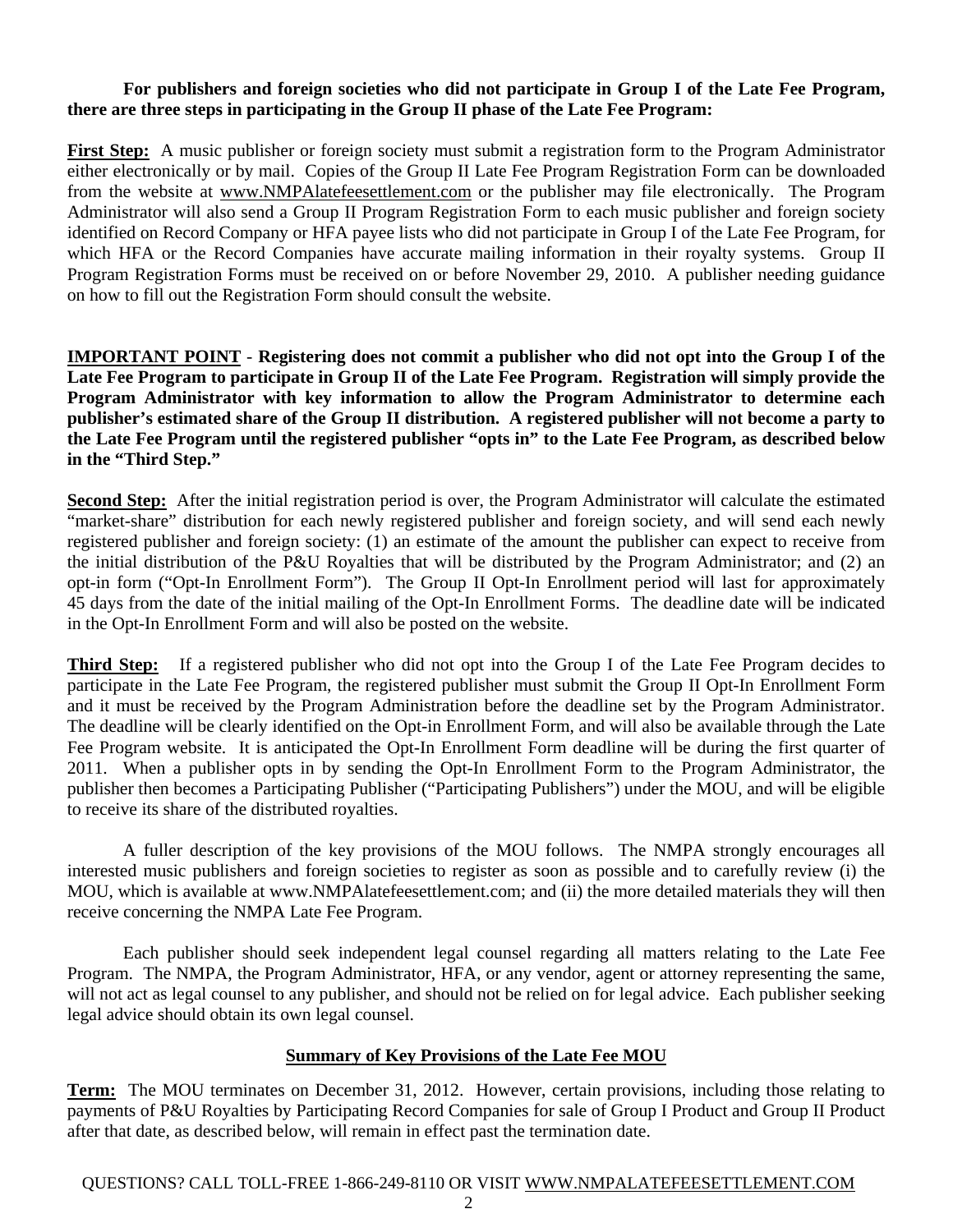**Territory:** The MOU covers product made and distributed in the United States, its territories and possessions.

**Initial Payments:** We estimate that in the first quarter of 2011, Participating Publishers will begin receiving distributions of funds from the Program Administrator for accrued P&U Royalties for Group II Product based on a market share distribution methodology. Distribution of accrued royalties for Group II Product is net of the costs and fees identified in the Registration materials, Opt-In materials and the MOU.

**Product Clearance:** The MOU requires each Participating Record Company and Participating Publisher to take certain actions to facilitate clearance of products, including implementing certain Default Rules and Best Practices (as described below). To the extent a Participating Record Company clears a product, royalties due will be payable under the applicable licenses and will not be treated as P&U Royalties under the MOU.

**Future Payments:** We anticipate that Participating Publishers will begin receiving market share distributions for then-accrued P&U Royalties for Group II Product that remains uncleared during the first quarter of 2011 on a date to be determined by the Program Administrator. In addition, Participating Record Companies will continue to accrue P&U Royalties for ongoing sales of Group I Product and Group II Product and contribute them to the Group I and Group II funds on a quarterly basis. The Program Administrator will continue to make market share distributions for these ongoing sales to Participating Publishers for the indefinite future.

**Audit Rights:** The Program Administrator will have the right to audit Participating Record Companies on behalf of Participating Publishers for ongoing sales of Group I Product and Group II Product, and will be able to examine the P&U accrual rates used by the Participating Record Companies with respect to ongoing sales of digital product.

**Default Rules:** Participating Record Companies and Participating Publishers will implement certain rules to govern future licensing and payment procedures. Among other procedures, the Default Rules require Participating Record Companies to seek claims information from writers and their representatives prior to release and pay royalties through in certain situations, including some split disputes, if they are not to be potentially subject to statutory late fees (where applicable).

**Best Practices:** Participating Record Companies and Participating Publishers will adopt certain additional measures to improve the clearance process. Best Practices include various efforts to improve communications between Participating Publishers and Participating Record Companies, including regular meetings to review lists of unlicensed product. A Best Practices Group, composed of representatives from Participating Record Companies and Participating Publishers, will oversee implementation of the Best Practices and Default Rules.

**Releases:** In consideration for making Group I and Group II payments, Participating Record Companies will receive a release from Participating Publishers for claims arising from the reproduction and distribution of Group I Product and Group II Product as to which P&U Royalties have accrued, including claims for nonpayment, late payment and infringement. The signed release will be submitted with a Participating Publisher's Opt-In Enrollment Form, but will not be effective with respect to any particular units of product until the Participating Publisher has received payment based on P&U Royalty accruals for those units under the MOU. The release will roll forward to cover additional units of product as the Participating Publisher receives additional payments based on sale of those units. Additionally, upon receiving payments under the MOU, Participating Publishers will release the parties to the MOU, Participating Record Companies, the Program Administrator and its vendors for claims relating to the implementation and administration of the MOU itself.

**Late Fee Waivers:** In consideration for receiving Group I and Group II payments and implementation of the Default Rules and Best Practices, Participating Publishers agree not to collect certain late fees that would otherwise apply to Group I, Group II and Group III Product pursuant to the Section 115 statutory license or another mechanical license such as a Section 115 variance mechanical license (e.g., an HFA license). While a

QUESTIONS? CALL TOLL-FREE 1-866-249-8110 OR VISIT WWW.NMPALATEFEESETTLEMENT.COM